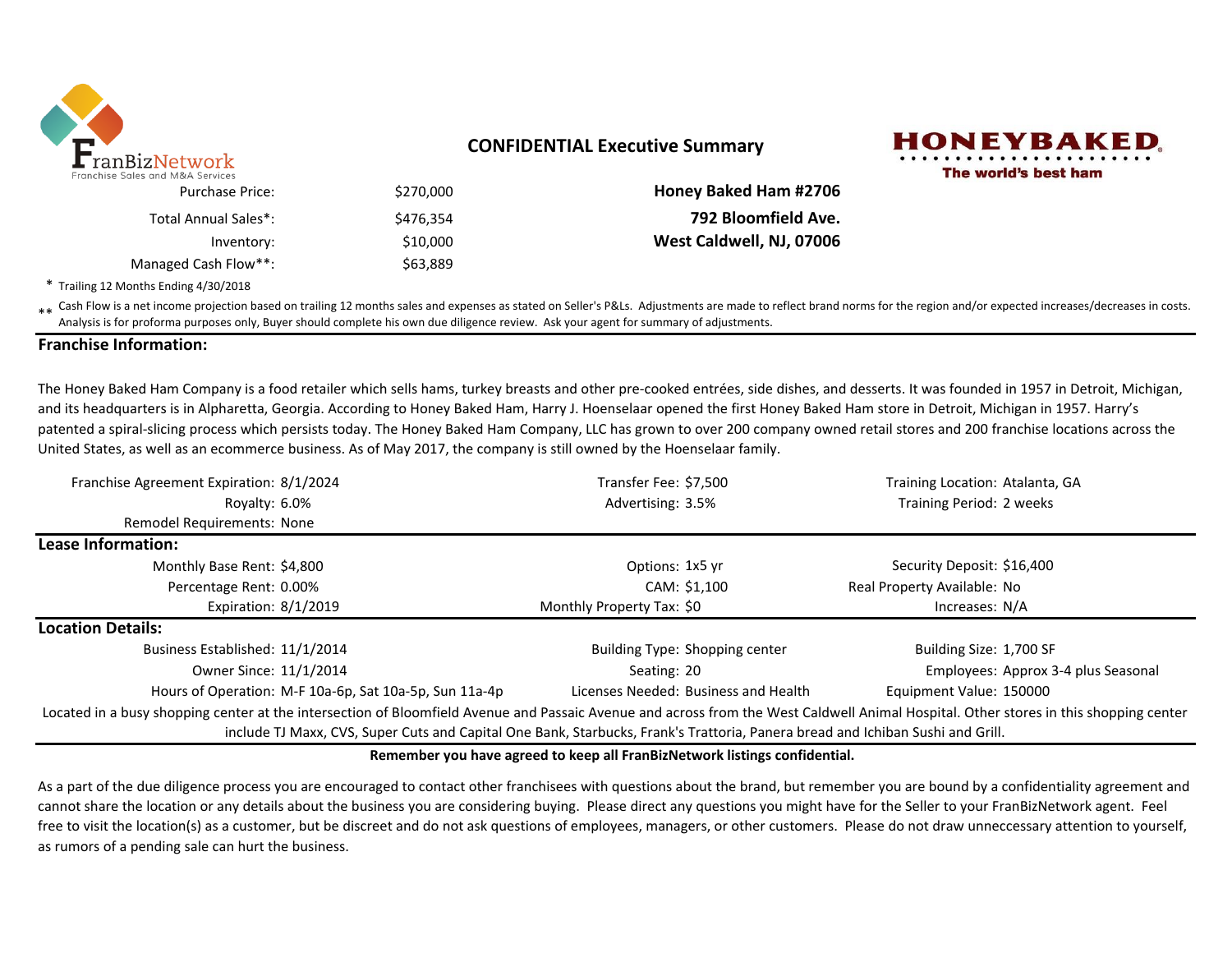



### **MONTHLY SALES**

|         | Honey Baked Ham #2706 |          |            |             |            |          |          |          |            |            |            |            | $\mathbf{w}$ pp. |
|---------|-----------------------|----------|------------|-------------|------------|----------|----------|----------|------------|------------|------------|------------|------------------|
|         | <b>Jan</b>            | Feb      | <b>Mar</b> | Apr         | <b>May</b> | June     | July     | Aug      | <b>Sep</b> | Oct        | <b>Nov</b> | <b>Dec</b> | <b>TOTAL</b>     |
| 2015    | \$13,933              | \$11,849 | \$21,031   | \$59,596    | \$13,132   | \$11,301 | \$9,815  | \$8,952  | \$15,819   | \$17,868   | \$74,972   | \$131,615  | \$389,883        |
| 2016    | \$14,342              | \$13,752 | \$84,005   | \$14,002    | \$12,776   | \$12,587 | \$10,641 | \$10,126 | \$11,947   | \$14,774   | \$90,892   | \$152,320  | \$442,164        |
| \$ +/-  | \$409                 | \$1,903  | \$62,974   | ( \$45,594) | ( \$356)   | \$1,286  | \$826    | \$1,174  | (53, 872)  | ( \$3,094) | \$15,920   | \$20,705   | \$52,281         |
| $% +/-$ | 3%                    | 16%      | 299%       | $-77%$      | $-3%$      | 11%      | 8%       | 13%      | $-24%$     | $-17%$     | 21%        | 16%        | 13%              |
|         |                       |          |            |             |            |          |          |          |            |            |            |            |                  |
| 2016    | \$14,342              | \$13,752 | \$84,005   | \$14,002    | \$12,776   | \$12,587 | \$10,641 | \$10,126 | \$11,947   | \$14,774   | \$90,892   | \$152,320  | \$442,164        |
| 2017    | \$13,421              | \$13,120 | \$12,367   | \$84,006    | \$13,895   | \$12,432 | \$10,872 | \$11,989 | \$11,182   | \$13,145   | \$103,145  | \$165,220  | \$464,794        |
| \$ +/-  | (5921)                | (5632)   | (571, 638) | \$70,004    | \$1,119    | ( \$155) | \$231    | \$1,863  | (5765)     | ( \$1,629) | \$12,253   | \$12,900   | \$22,630         |
| $% +/-$ | $-6%$                 | $-5%$    | $-85%$     | 500%        | 9%         | $-1%$    | 2%       | 18%      | $-6%$      | $-11%$     | 13%        | 8%         | 5%               |
|         |                       |          |            |             |            |          |          |          |            |            |            |            |                  |
| 2017    | \$13,421              | \$13,120 | \$12,367   | \$84,006    | \$13,895   | \$12,432 | \$10,872 | \$11,989 | \$11,182   | \$13,145   | \$103,145  | \$165,220  | \$464,794        |
| 2018    | \$15,472              | \$12,472 | \$93,857   | \$12,673    | \$0        | \$0      | \$0      | \$0      | \$0        | \$0        | \$0        | \$0        | \$134,474        |
| $$ +/-$ | \$2,051               | (5648)   | \$81,490   | (571, 333)  |            |          |          |          |            |            |            |            | \$11,560         |
| $% +/-$ | 15%                   | $-5%$    | 659%       | $-85%$      |            |          |          |          |            |            |            |            | 9%               |